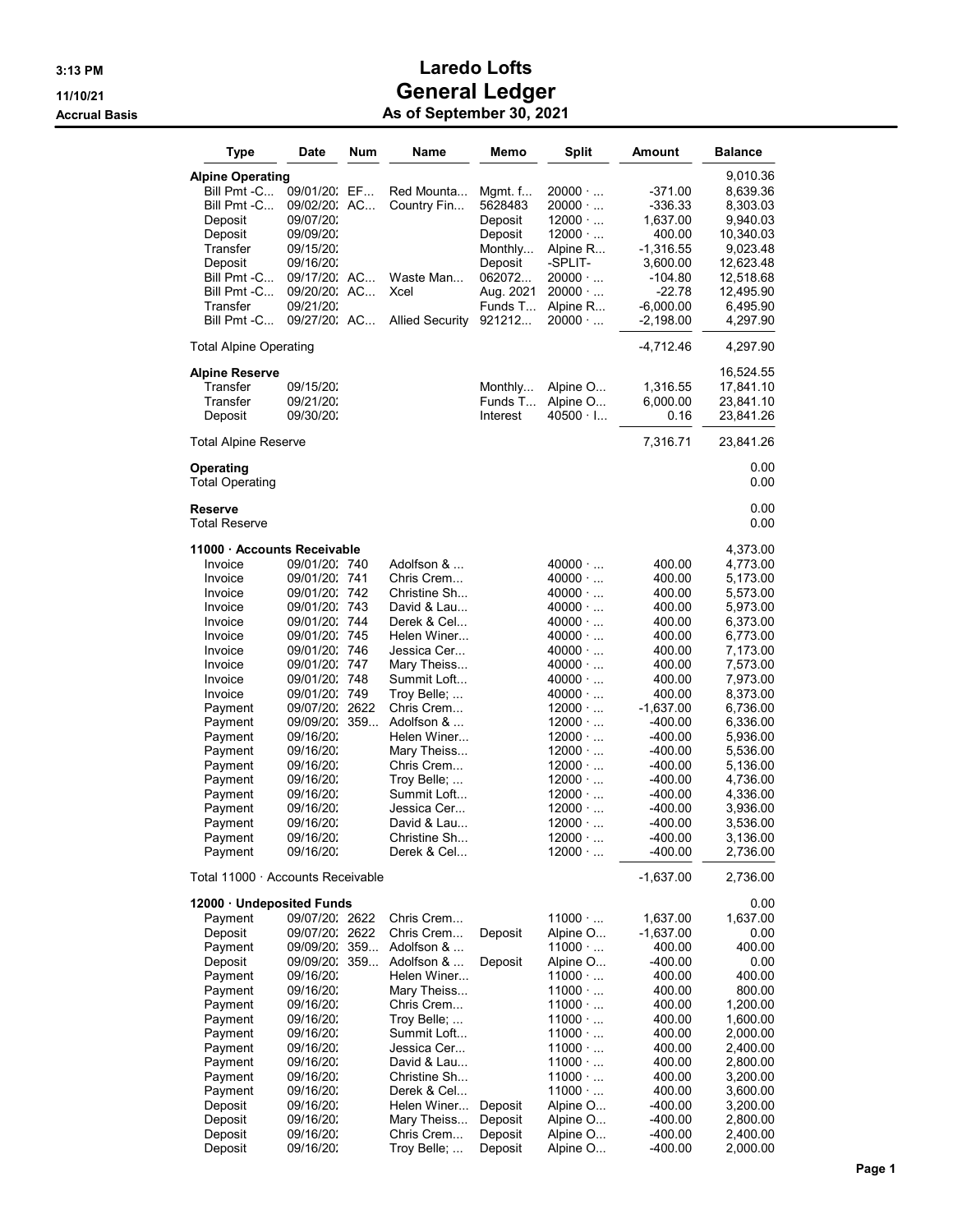| Type                                                                                                                                                                                                                         | Date                                                                                                                                                                    | Num     | Name                                                                                                                                                               | Memo                                                                                                                 | Split                                                                                                                                                                   | Amount                                                                                                                       | <b>Balance</b>                                                                                                                                                                                                          |
|------------------------------------------------------------------------------------------------------------------------------------------------------------------------------------------------------------------------------|-------------------------------------------------------------------------------------------------------------------------------------------------------------------------|---------|--------------------------------------------------------------------------------------------------------------------------------------------------------------------|----------------------------------------------------------------------------------------------------------------------|-------------------------------------------------------------------------------------------------------------------------------------------------------------------------|------------------------------------------------------------------------------------------------------------------------------|-------------------------------------------------------------------------------------------------------------------------------------------------------------------------------------------------------------------------|
| Deposit<br>Deposit<br>Deposit<br>Deposit<br>Deposit                                                                                                                                                                          | 09/16/20:<br>09/16/20:<br>09/16/20:<br>09/16/20:<br>09/16/20:                                                                                                           |         | Summit Loft<br>Jessica Cer<br>David & Lau<br>Christine Sh<br>Derek & Cel                                                                                           | Deposit<br>Deposit<br>Deposit<br>Deposit<br>Deposit                                                                  | Alpine O<br>Alpine O<br>Alpine O<br>Alpine O<br>Alpine O                                                                                                                | $-400.00$<br>-400.00<br>-400.00<br>-400.00<br>-400.00                                                                        | 1,600.00<br>1,200.00<br>800.00<br>400.00<br>0.00                                                                                                                                                                        |
| Total 12000 · Undeposited Funds                                                                                                                                                                                              |                                                                                                                                                                         |         |                                                                                                                                                                    |                                                                                                                      |                                                                                                                                                                         | 0.00                                                                                                                         | 0.00                                                                                                                                                                                                                    |
| 12100 · Inventory Asset<br>Total 12100 · Inventory Asset                                                                                                                                                                     |                                                                                                                                                                         |         |                                                                                                                                                                    |                                                                                                                      |                                                                                                                                                                         |                                                                                                                              | 0.00<br>0.00                                                                                                                                                                                                            |
| 15000 · Furniture and Equipment<br>Total $15000 \cdot$ Furniture and Equipment                                                                                                                                               |                                                                                                                                                                         |         |                                                                                                                                                                    |                                                                                                                      |                                                                                                                                                                         |                                                                                                                              | 0.00<br>0.00                                                                                                                                                                                                            |
| 17000 · Accumulated Depreciation<br>Total 17000 $\cdot$ Accumulated Depreciation                                                                                                                                             |                                                                                                                                                                         |         |                                                                                                                                                                    |                                                                                                                      |                                                                                                                                                                         |                                                                                                                              | 0.00<br>0.00                                                                                                                                                                                                            |
| 20000 · Accounts Payable<br>Bill<br>Bill<br>Bill<br>Bill Pmt -C<br>Bill Pmt -C<br>Bill Pmt -C<br>Bill Pmt -C<br>Bill<br>Bill Pmt -C<br>Bill<br>Bill                                                                          | 09/01/20:<br>09/01/20:<br>09/01/20.<br>09/01/20: EF<br>09/02/20: AC<br>09/17/20: AC<br>09/20/20: AC<br>09/20/20: 921<br>09/27/20: AC<br>09/30/20: 749<br>09/30/20: 6092 | 062     | Country Fin<br>Red Mounta<br>Waste Man<br>Red Mounta<br>Country Fin<br>Waste Man<br>Xcel<br><b>Allied Security</b><br><b>Allied Security</b><br>Xcel<br>Red Mounta | 5628483<br>Mgmt. $f$<br>062072<br>Mgmt. f<br>5628483<br>062072<br>Aug. 2021<br>921212<br>921212<br>Xcel Inv<br>L&M 9 | $50210 \cdot$ I<br>$50100 \cdot $<br>$50250 \cdot $<br>Alpine O<br>Alpine O<br>Alpine O<br>Alpine O<br>$50290 \cdot \ldots$<br>Alpine O<br>50310<br>50320 $\cdot$       | -336.33<br>$-371.00$<br>$-104.80$<br>371.00<br>336.33<br>104.80<br>22.78<br>$-2,198.00$<br>2,198.00<br>$-24.77$<br>$-315.99$ | $-22.78$<br>-359.11<br>-730.11<br>-834.91<br>-463.91<br>-127.58<br>-22.78<br>0.00<br>-2,198.00<br>0.00<br>-24.77<br>-340.76                                                                                             |
| Total 20000 · Accounts Payable                                                                                                                                                                                               | -317.98                                                                                                                                                                 | -340.76 |                                                                                                                                                                    |                                                                                                                      |                                                                                                                                                                         |                                                                                                                              |                                                                                                                                                                                                                         |
| 24000 · Payroll Liabilities<br>Total 24000 $\cdot$ Payroll Liabilities                                                                                                                                                       |                                                                                                                                                                         |         |                                                                                                                                                                    |                                                                                                                      |                                                                                                                                                                         |                                                                                                                              | 0.00<br>0.00                                                                                                                                                                                                            |
| 24800 · Tenant Security Deposits Held<br>Total 24800 · Tenant Security Deposits Held                                                                                                                                         |                                                                                                                                                                         |         |                                                                                                                                                                    |                                                                                                                      |                                                                                                                                                                         |                                                                                                                              | 0.00<br>0.00                                                                                                                                                                                                            |
| 30000 Opening Balance Equity<br>Total 30000 · Opening Balance Equity                                                                                                                                                         |                                                                                                                                                                         |         |                                                                                                                                                                    |                                                                                                                      |                                                                                                                                                                         |                                                                                                                              | -24,894.67<br>-24,894.67                                                                                                                                                                                                |
| 30100 · Capital Stock<br>Total 30100 · Capital Stock                                                                                                                                                                         |                                                                                                                                                                         |         |                                                                                                                                                                    |                                                                                                                      |                                                                                                                                                                         |                                                                                                                              | 0.00<br>0.00                                                                                                                                                                                                            |
| 30200 Dividends Paid<br>Total 30200 · Dividends Paid                                                                                                                                                                         |                                                                                                                                                                         |         |                                                                                                                                                                    |                                                                                                                      |                                                                                                                                                                         |                                                                                                                              | 0.00<br>0.00                                                                                                                                                                                                            |
| 32000 · Retained Earnings<br>Total 32000 · Retained Earnings                                                                                                                                                                 |                                                                                                                                                                         |         |                                                                                                                                                                    |                                                                                                                      |                                                                                                                                                                         |                                                                                                                              | 3,248.69<br>3,248.69                                                                                                                                                                                                    |
| <b>Operating Income</b><br>40000 Operating Dues<br>Invoice<br>Invoice<br>Invoice<br>Invoice<br>Invoice<br>Invoice<br>Invoice<br>Invoice<br>Invoice<br>Invoice<br>Total $40000 \cdot$ Operating Dues<br>40050 Dues To Reserve | 09/01/20: 740<br>09/01/20: 741<br>09/01/20: 742<br>09/01/20: 743<br>09/01/20: 744<br>09/01/20: 745<br>09/01/20: 746<br>09/01/20: 747<br>09/01/20: 748<br>09/01/20: 749  |         | Adolfson &<br>Chris Crem<br>Christine Sh<br>David & Lau<br>Derek & Cel<br>Helen Winer<br>Jessica Cer<br>Mary Theiss<br>Summit Loft<br>Troy Belle;                  |                                                                                                                      | $11000 \cdot $<br>$11000 \cdot $<br>$11000 \cdot $<br>$11000 \cdot $<br>$11000 \cdot $<br>$11000 \cdot $<br>$11000 \cdot $<br>11000<br>$11000 \cdot $<br>$11000 \cdot $ | -400.00<br>$-400.00$<br>-400.00<br>-400.00<br>-400.00<br>-400.00<br>-400.00<br>-400.00<br>-400.00<br>$-400.00$<br>-4,000.00  | -21,468.78<br>$-32,000.00$<br>$-32,400.00$<br>$-32,800.00$<br>$-33,200.00$<br>$-33,600.00$<br>$-34,000.00$<br>$-34,400.00$<br>$-34,800.00$<br>$-35,200.00$<br>$-35,600.00$<br>$-36,000.00$<br>$-36,000.00$<br>10,532.40 |
| General Jo 09/15/20: 39                                                                                                                                                                                                      |                                                                                                                                                                         |         |                                                                                                                                                                    | Monthly                                                                                                              | $45000 \cdot $                                                                                                                                                          | 1,316.55                                                                                                                     | 11,848.95                                                                                                                                                                                                               |
| Total 40050 · Dues To Reserve                                                                                                                                                                                                |                                                                                                                                                                         |         |                                                                                                                                                                    |                                                                                                                      |                                                                                                                                                                         | 1,316.55                                                                                                                     | 11,848.95                                                                                                                                                                                                               |
| 40090 · Working Capital - Operating Inc                                                                                                                                                                                      |                                                                                                                                                                         |         |                                                                                                                                                                    |                                                                                                                      |                                                                                                                                                                         |                                                                                                                              | 0.00                                                                                                                                                                                                                    |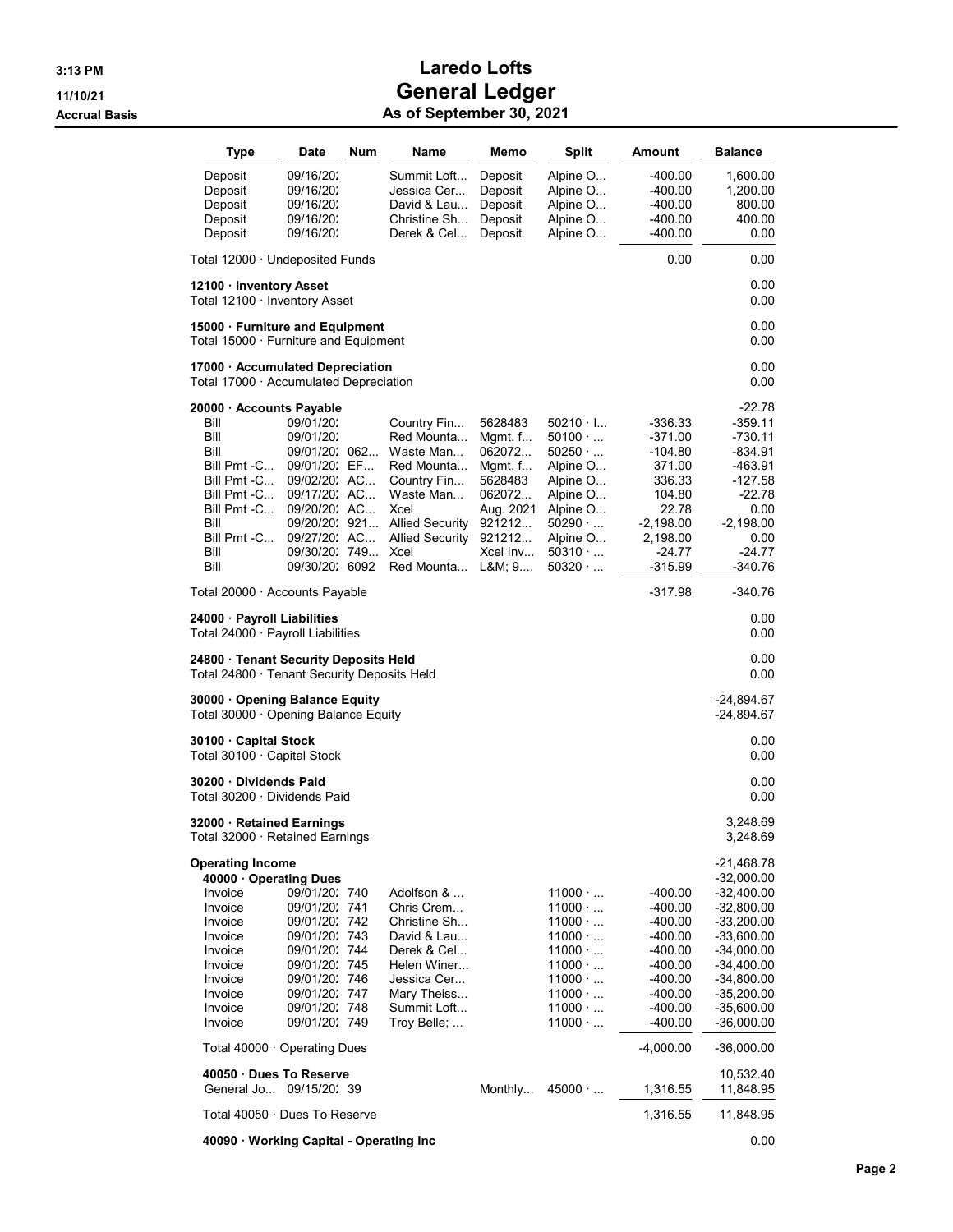| Type                                                                                          | Date      | Num | Name                    | Memo     | <b>Split</b>   | Amount      | <b>Balance</b>                           |
|-----------------------------------------------------------------------------------------------|-----------|-----|-------------------------|----------|----------------|-------------|------------------------------------------|
| Total 40090 · Working Capital - Operating Inc                                                 |           |     |                         |          |                |             | 0.00                                     |
| 40100 Late Fees<br>Total $40100 \cdot$ Late Fees                                              |           |     |                         |          |                |             | 0.00<br>0.00                             |
| 40500 Interest Income<br>Deposit                                                              | 09/30/20: |     |                         | Interest | Alpine R       | $-0.16$     | $-1.18$<br>$-1.34$                       |
| Total 40500 · Interest Income                                                                 |           |     |                         |          |                | $-0.16$     | -1.34                                    |
| 41000 · Misc. Income<br>Total 41000 · Misc. Income                                            |           |     |                         |          |                |             | 0.00<br>0.00                             |
| <b>Operating Income - Other</b><br>Total Operating Income - Other                             |           |     |                         |          |                |             | 0.00<br>0.00                             |
| Total Operating Income                                                                        |           |     |                         |          |                | $-2,683.61$ | $-24, 152.39$                            |
| Reserve Income<br>45000 · Reserve Dues<br>General Jo 09/15/20: 39                             |           |     |                         | Monthly  | 40050          | $-1,316.55$ | -10,532.40<br>-10,532.40<br>$-11,848.95$ |
| Total 45000 · Reserve Dues                                                                    |           |     |                         |          |                | $-1,316.55$ | -11,848.95                               |
| 45050 · Reserve Interest Income<br>Total 45050 · Reserve Interest Income                      |           |     |                         |          |                |             | 0.00<br>0.00                             |
| 45060 · Special Assessment<br>Total 45060 · Special Assessment                                |           |     |                         |          |                |             | 0.00<br>0.00                             |
| <b>Reserve Income - Other</b><br>Total Reserve Income - Other                                 |           |     |                         |          |                |             | 0.00<br>0.00                             |
| Total Reserve Income                                                                          |           |     |                         |          |                | $-1,316.55$ | -11,848.95                               |
| 49900 · Uncategorized Income<br>Total 49900 · Uncategorized Income                            |           |     |                         |          |                |             | 0.00<br>0.00                             |
| 50001 Cost of Goods Sold<br>Total 50001 · Cost of Goods Sold                                  |           |     |                         |          |                |             | 0.00<br>0.00                             |
| <b>Operating Expenses</b><br>50000 · Legal/ Professional<br>Total 50000 · Legal/ Professional |           |     |                         |          |                |             | 20,483.11<br>300.00<br>300.00            |
| 50035 HOA State Reg. Fee<br>Total 50035 · HOA State Reg. Fee                                  |           |     |                         |          |                |             | 38.00<br>38.00                           |
| 50100 · Management Fees<br>Bill                                                               | 09/01/20: |     | Red Mounta Mgmt. f      |          | $20000 \cdot $ | 371.00      | 2,968.00<br>3,339.00                     |
| Total $50100 \cdot$ Management Fees                                                           |           |     |                         |          |                | 371.00      | 3,339.00                                 |
| 50180 · Postage & Delivery<br>Total 50180 · Postage & Delivery                                |           |     |                         |          |                |             | 0.00<br>0.00                             |
| 50210 Insurance<br>Bill                                                                       | 09/01/20: |     | Country Fin             | 5628483  | $20000 \cdot $ | 336.33      | 2,690.64<br>3,026.97                     |
| Total $50210 \cdot$ Insurance                                                                 |           |     |                         |          |                | 336.33      | 3,026.97                                 |
| 50250 Trash Removal<br>Bill                                                                   |           |     | 09/01/20. 062 Waste Man | 062072   | $20000 \cdot $ | 104.80      | 1,275.96<br>1,380.76                     |
| Total 50250 · Trash Removal                                                                   |           |     |                         |          |                | 104.80      | 1,380.76                                 |
| 50270 · Snow Removal<br>50275 · Roof Ice/Snow Removal<br>Total 50275 · Roof Ice/Snow Removal  |           |     |                         |          |                |             | 3,433.75<br>661.25<br>661.25             |
| 50270 · Snow Removal - Other<br>Total 50270 · Snow Removal - Other                            |           |     |                         |          |                |             | 2,772.50<br>2,772.50                     |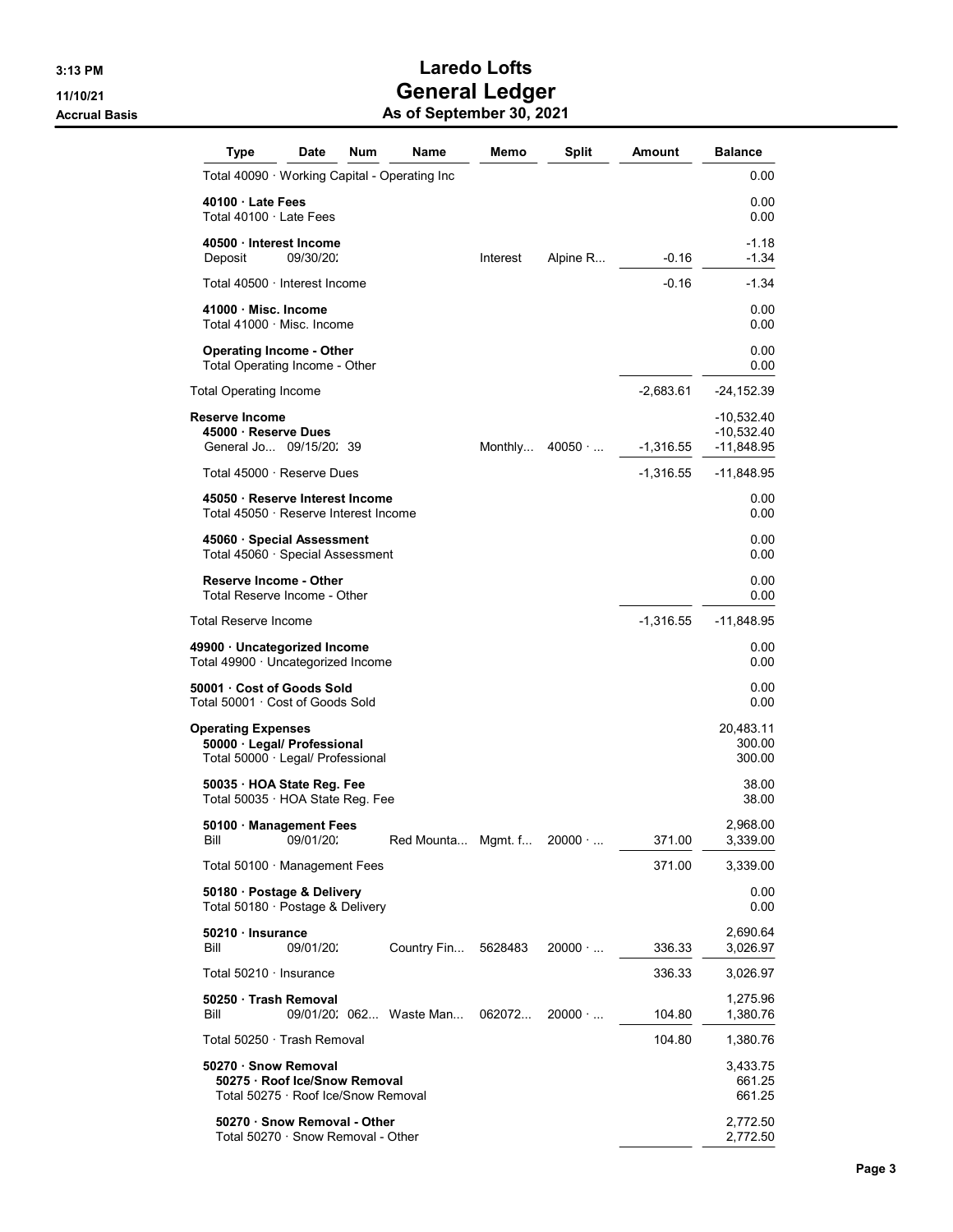| Type                                                                                                      | Date                                                                 | <b>Num</b> | Name                                 | Memo     | <b>Split</b>   | <b>Amount</b> | <b>Balance</b>           |
|-----------------------------------------------------------------------------------------------------------|----------------------------------------------------------------------|------------|--------------------------------------|----------|----------------|---------------|--------------------------|
| Total 50270 · Snow Removal                                                                                |                                                                      |            |                                      |          |                |               | 3,433.75                 |
| 50290 · Security & Fire Safety<br>Bill                                                                    |                                                                      |            | 09/20/20: 921 Allied Security 921212 |          | $20000 \cdot $ | 2,198.00      | 6,798.00<br>8,996.00     |
| Total 50290 · Security & Fire Safety                                                                      |                                                                      |            |                                      |          |                | 2,198.00      | 8,996.00                 |
| 50310 Electric<br>Bill                                                                                    | 09/30/20 749 Xcel                                                    |            |                                      | Xcel Inv | $20000 \cdot $ | 24.77         | 164.26<br>189.03         |
| Total 50310 · Electric                                                                                    |                                                                      |            |                                      |          |                | 24.77         | 189.03                   |
| 50320 Gen. Bldg. Maintenance<br>Bill                                                                      |                                                                      |            | 09/30/20. 6092 Red Mounta front do   |          | $20000 \cdot $ | 315.99        | 1,772.00<br>2,087.99     |
| Total 50320 · Gen. Bldg. Maintenance                                                                      |                                                                      |            |                                      |          |                | 315.99        | 2,087.99                 |
| 50360 Grounds & Parking Maint.<br>Total 50360 Grounds & Parking Maint.                                    |                                                                      |            |                                      |          |                |               | 1,042.50<br>1,042.50     |
| 51000 Miscellaneous<br>51005 · Bank Fees                                                                  | Total 51005 · Bank Fees                                              |            |                                      |          |                |               | 0.00<br>0.00<br>0.00     |
|                                                                                                           | 51000 · Miscellaneous - Other<br>Total 51000 · Miscellaneous - Other |            |                                      |          |                |               | 0.00<br>0.00             |
| Total 51000 · Miscellaneous                                                                               |                                                                      |            |                                      |          |                |               | 0.00                     |
| <b>Operating Expenses - Other</b><br><b>Total Operating Expenses - Other</b>                              |                                                                      |            |                                      |          |                |               | 0.00<br>0.00             |
| Total Operating Expenses                                                                                  |                                                                      |            |                                      |          |                | 3,350.89      | 23,834.00                |
| <b>Reserve Expenses</b><br>60000 · Exterior Painting/Staining<br>Total 60000 · Exterior Painting/Staining |                                                                      |            |                                      |          |                |               | 3,278.92<br>0.00<br>0.00 |
| 60020 · Roof Repairs<br>Total 60020 · Roof Repairs                                                        |                                                                      |            |                                      |          |                |               | 2,478.92<br>2,478.92     |
| 60300 Contigency<br>Total 60300 · Contigency                                                              |                                                                      |            |                                      |          |                |               | 800.00<br>800.00         |
| <b>Reserve Expenses - Other</b><br>Total Reserve Expenses - Other                                         |                                                                      |            |                                      |          |                |               | 0.00<br>0.00             |
| Total Reserve Expenses                                                                                    |                                                                      |            |                                      |          |                |               | 3,278.92                 |
| 60200 · Automobile Expense<br>Total 60200 · Automobile Expense                                            |                                                                      |            |                                      |          |                |               | 0.00<br>0.00             |
| 61700 Computer and Internet Expenses<br>Total 61700 $\cdot$ Computer and Internet Expenses                |                                                                      |            |                                      |          |                |               | 0.00<br>0.00             |
| 62400 · Depreciation Expense<br>Total 62400 · Depreciation Expense                                        |                                                                      |            |                                      |          |                |               | 0.00<br>0.00             |
| 63300 · Insurance Expense<br>Total 63300 · Insurance Expense                                              |                                                                      |            |                                      |          |                |               | 0.00<br>0.00             |
| 63400 Interest Expense<br>Total 63400 · Interest Expense                                                  |                                                                      |            |                                      |          |                |               | 0.00<br>0.00             |
| 63700 · Landscaping and Groundskeeping<br>Total 63700 · Landscaping and Groundskeeping                    |                                                                      |            |                                      |          |                |               | 0.00<br>0.00             |
| 64300 · Meals and Entertainment<br>Total 64300 $\cdot$ Meals and Entertainment                            |                                                                      |            |                                      |          |                |               | 0.00<br>0.00             |
| 64900 · Office Supplies<br>Total 64900 · Office Supplies                                                  |                                                                      |            |                                      |          |                |               | 0.00<br>0.00             |